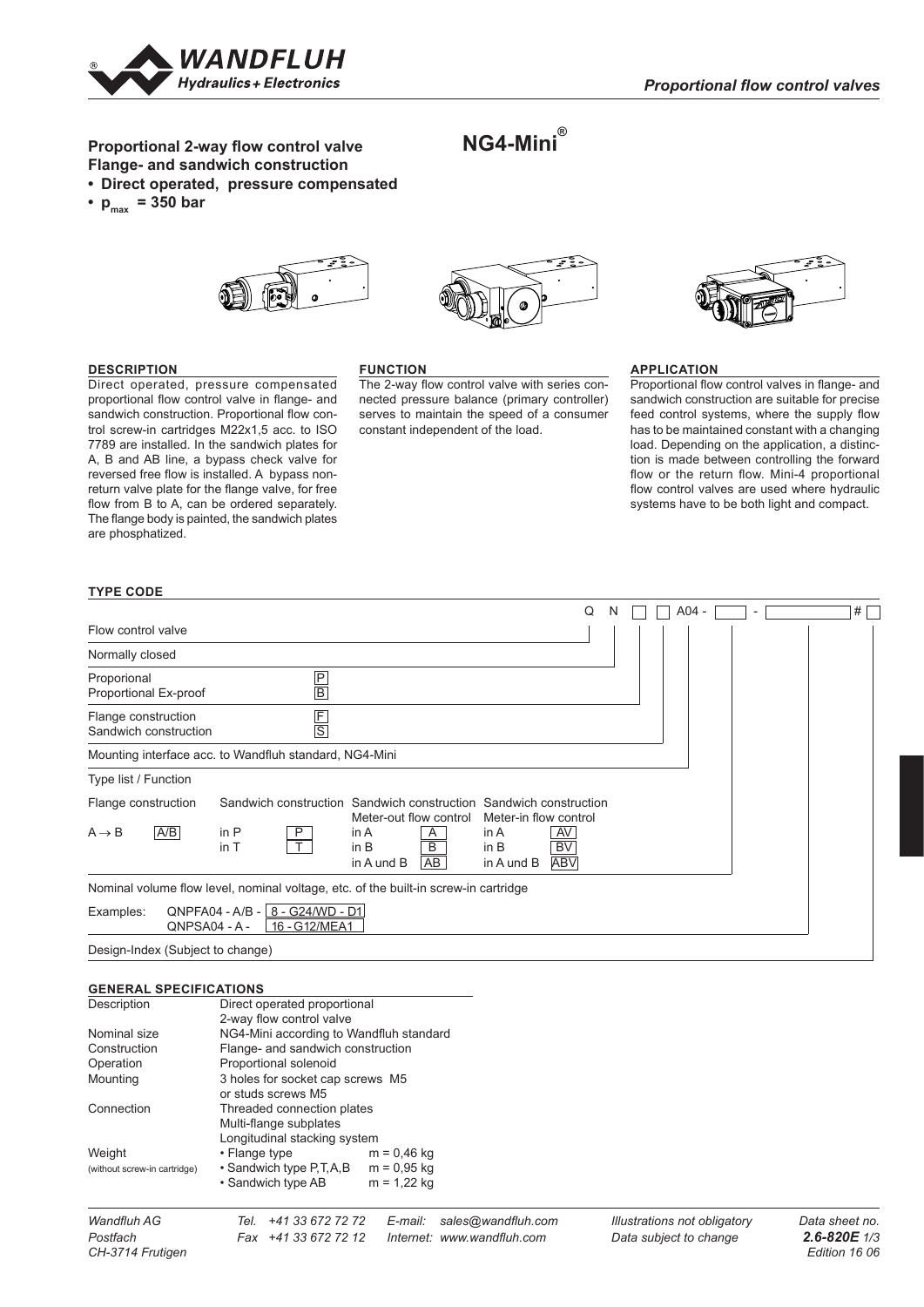

#### **SCREW-IN CARTRIDGES INSTALLED**

The following screw-in cartridges are used in either the flange body or the sandwich body:

| Type    | <b>Designation</b>                                       | Data sheet no. | $Qmax*$  |
|---------|----------------------------------------------------------|----------------|----------|
| QNPPM22 | normally closed                                          | 2.6-631        | 25 l/min |
|         | QNPPM22-/ME normally closed, with integrated electronics | 2.6-633        | 25 l/min |
| QNBPM22 | normally closed, explosion proof Exd                     | 2.6-634        | 25 l/min |

\* Can deviate from the values on the data sheets of the screw-in cartridges.

## **TYPE CHARTS**

R QN.FA04-A/B ХX A PT B QN.SA04-P A PT B QN.SA04-T A PT B



Meter-out flow control Meter-in flow control



By turning around valves with meter-out function, meter-in function can be achieved:

- A turns into BV<br>B turns into AV
- B turns into AV<br>AB turns into AB
- turns into ABV

Valves for flow control are supplied respectively with a sealing plate **10** 19 and an intermediate plate.



#### **REMARK!**

Detailed performance data and additional hydraulic and electric specifications may by drawn from the data sheets of the corresponding installed screw-in cartridge.



#### **CAUTION!**

The performace data, especially the "pressure-flow-characteristic,, on the data sheets of the screw-in catridges, refer to the screw-in cartridges only. The additional pressure drop of the flange body, resp. sandwich body must be taken into consideration.